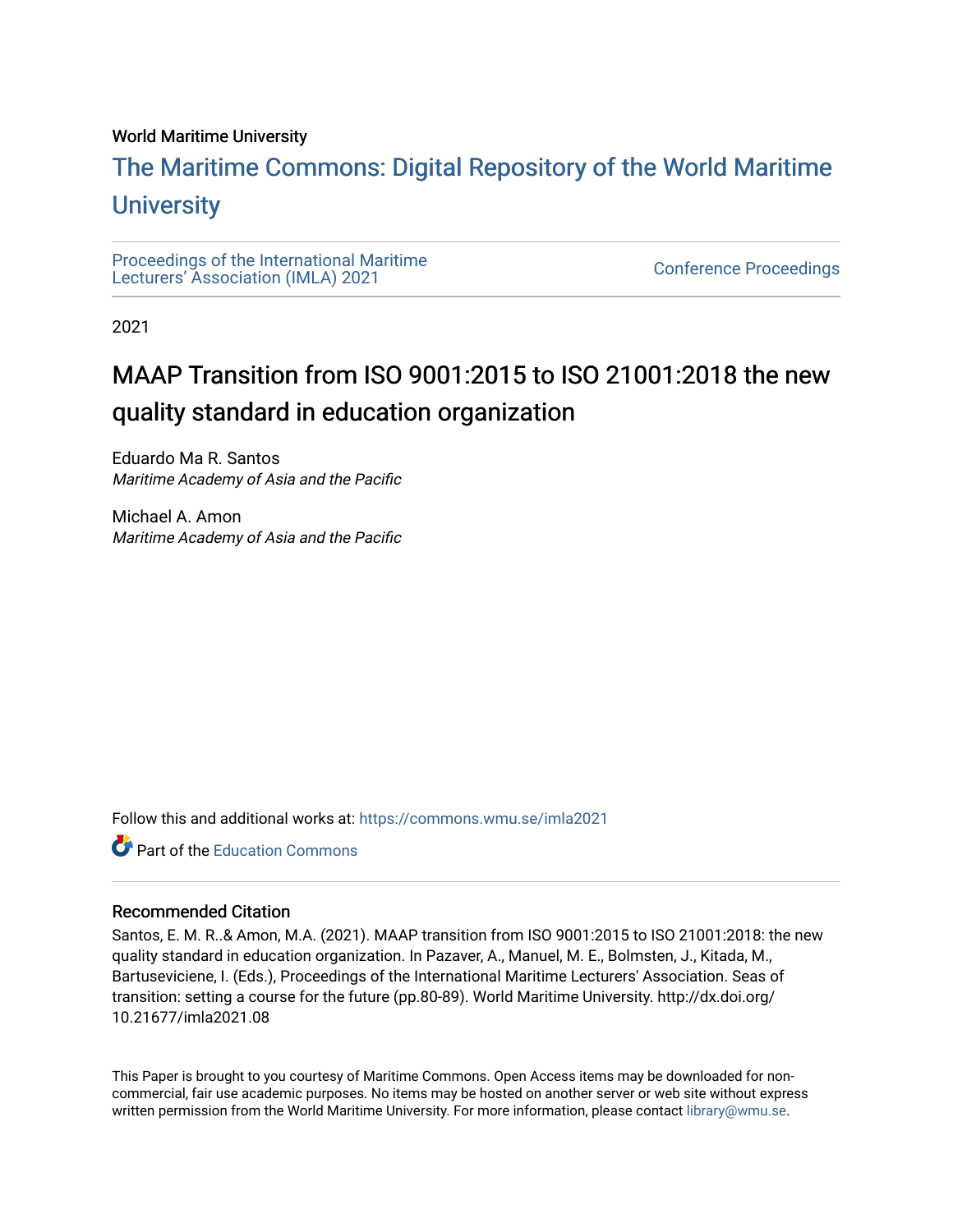# **MAAP transition from ISO 9001:2015 to ISO 21001:2018 the new quality standard in education organization**

#### **VADM Eduardo Ma R Santos AFP (Ret.)**

President**,** *Maritime Academy of Asia and the Pacific, Kamaya Pt., Mariveles, Bataan, Philippines,* emrs\_66@yahoo.com

#### **Michael A. Amon, MEM**

Quality Management Representative, *Maritime Academy of Asia and the Pacific, Kamaya Pt., Mariveles, Bataan, Philippines* maamon@maap.edu.ph or amon.mike@gmail.com

**Abstract:** Sustainable success has become an ever-more-important future goal in all industries but challenges arise from the advent of fourth industrial revolution and revisions of national and international regulations directly affect the shipping industry trickling down to the Maritime Education and Training Institutions (METI). Thus, a metamorphosis of standards for a maritime school like the Maritime Academy of Asia and the Pacific (MAAP) transitioning to a more tailor-fit Quality Standards is inevitable to manage the changes in educational organizations. ISO 21001:2018 has been published in oder to replace IWA 2:2007. This prompted the Academy to evolve from the traditional ISO 9001:2015 standard. This paper aims to discuss the STCW '78 (as amended) requirements for Quality Standard System and how the new standard in educational and training organizations complies with it. The paper shall also serve as a resource and reference for those schools that are looking for standards that can attune their management systems gearing towards safer, cleaner, and excellent shipping by having a competent seafarer through a certified Educational Organization Management System. With the vision of the academy to be the leading institution of excellence in maritime and training the Asia-Pacific region and beyond, certification with the standard is indeed a milestone and breakthrough.

**Keywords:** ISO 21001:2018 requirements, Educational Organization Management System, **OSS** 

### **Introduction**

The world has changed and is currently in the transition from traditional or so called the old normal to the new normal education system due to the overwhelming pandemic crisis that greatly affected humankind and the maritime education system. Educational organizations, leaners, and lecturers' have no choice but to adapt to a warping speed of Fourth industrial revolutions (4IR) in teaching and learning. "Characterized by a fusion of technologies that is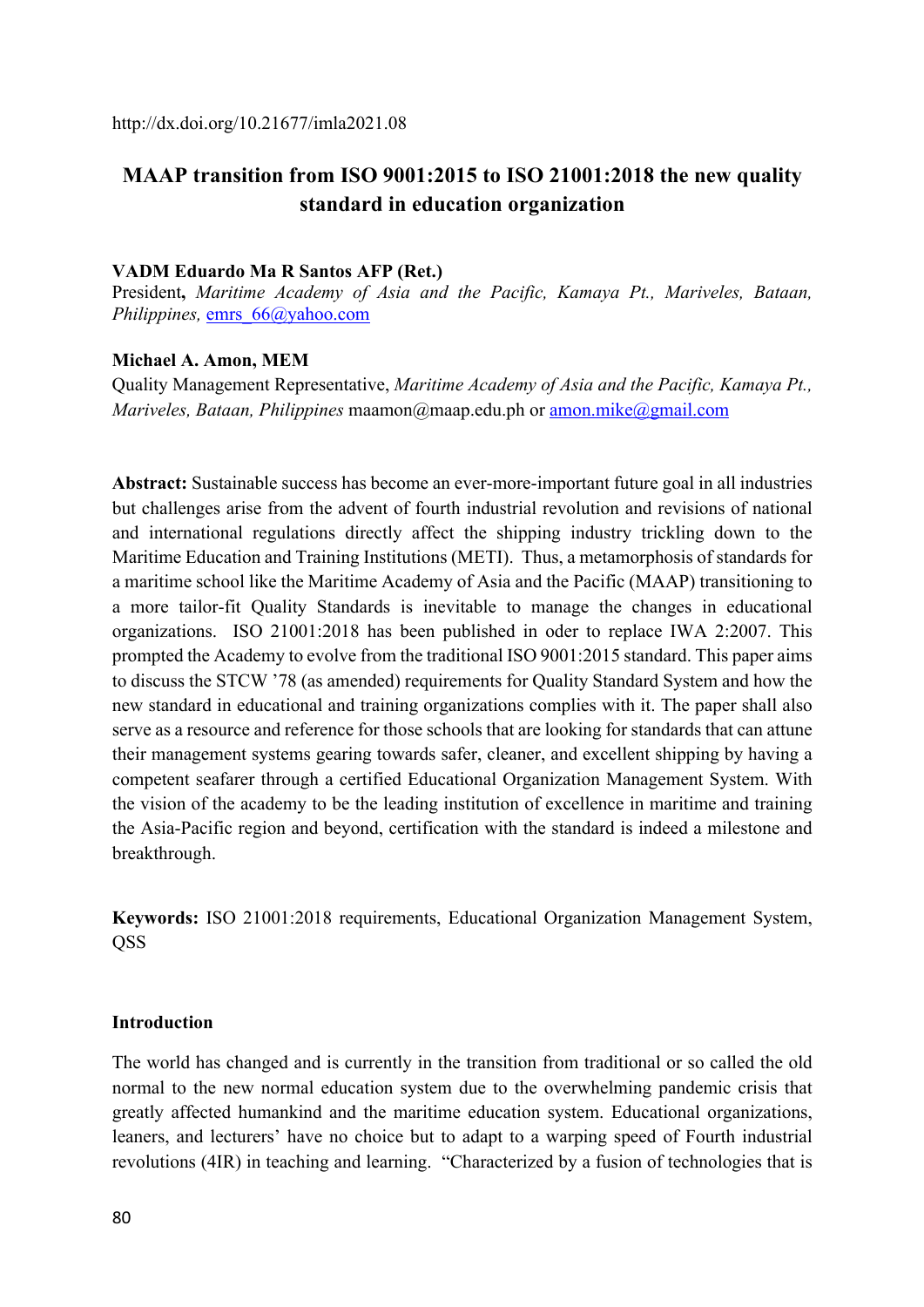blurring the lines between the physical, digital and biological spheres" (Schwab, 2016) most maritime higher education institutions have adapted the eLearning systems in its core services to sail forward in this wave of unprecedented passage. How can we maintain quality education is the next question in these challenging times? This paper shall discuss how the Maritime Academy of Asia and the Pacific have adopted not only to the rigors of the premature 4IR requirements but also to the new ISO 21001:2018 requirements from the generic ISO 9001:2015. As the world has traversed to the new era of education, MAAP has navigated to the waters where educational organizations should chart its course overcoming the challenge of the worldwide crisis at hand. This paper can be a resource of hope and a framework for learners, educational organizations, and interested parties to determine what education quality standard system is tailor-fit for them may it be pandemic or not.

# **Methods**

This paper shall use historical research methods that involve studying, understanding and interpreting past events related to ISO 9001:2015 and ISO 21001:2018 to reach insights or conclusions about occurrences. This also entails compiling and presenting factual information and emphasis on the interpretation of the information.

Furthermore, a look back on how MAAP has transitioned to the new standard amidst the plight of world changing event with both primary and secondary sources that may came from eyewitness reports and original documents, as a description of an event by someone other than an eyewitness, or a textbook author's explanation of an event or theory. Our advantage in this research is the authors and the organization are the main eyewitness of this historic certification to the new standard. This brings more credence to this paper serving as a primary source for other researchers.

With this method the paper "attempts to systematically recapture the complex nuances, the people, meanings, events, and even ideas of the past that have influenced and shaped the present". (Berg & Lune, 2012, p. 305)

## **Statement of the Problem**

Since 1984 to the present the majority of education has been certified to ISO 9001 standard, which covers quality and customer satisfaction. During this more than three decades of adherence, debates and interpretation dysfunctions have risen among the non-manufacturing organizations like the maritime education sector. In 2003 and 2007 ISO tried to resolve this issue by providing guidance for a quality management system in educational organizations called International Working Agreement (IWA) 2. Unfortunately, the guidelines contained within IWA 2:2007 and are not intended for use in contracts for conformity assessment or for certification.

With the publication of ISO 21001:2018, a certifiable standard for educational organization, the question is MAAP going to transition to this standard or do schools need to transition? What are the benefits of the certification this ISO 21001 from ISO 9001? When can the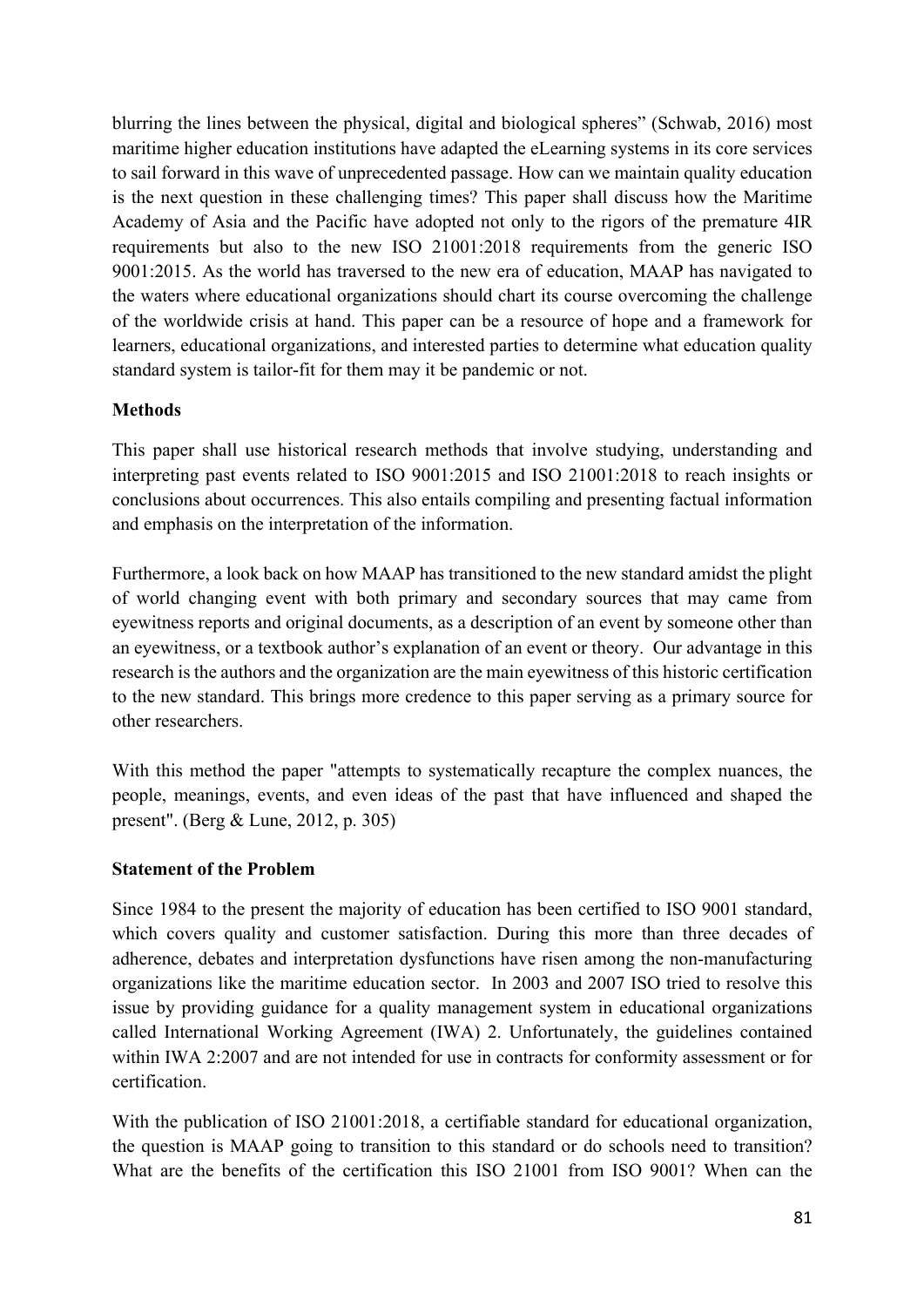transition be done? Is the transition cost effective for schools? How can MAAP transition in the midst of the pandemic crisis? These are the questions and problems that this paper aims to resolve and provide historical accounts for others to follow and learn from.

# **Review of Related Literature**

# **Quality Control Background**

Long before the formal publication of ISO 9001, a known American physicist, engineer and statistician named Walter Shewhart, published his book Economic Control of Quality of Manufactured Product in 1931. Since then, he has been recognized as the father of statistical quality control and grandfather of Total Quality Management. He also created the Shewhart Cycle or PDSA (plan, do, study, act) cycle, the scientific method for learning through action as well as observation.

He worked with the well-known William Edwards Deming during World War II regarding productivity. W. Edward Deming championed Shewhart's ideas in Japan after the war and has been credited with the PLAN-DO-CHEK-ACT (PDCA) Cycle, known today as Deming's Cycle and still used as ISO 9001 key foundation and framework.

With great contributions from these quality trailblazers in quality control, Joseph Juran in 1954 focused on managing for quality and started Quality Management Courses in Japan. Widely credited with adding the human dimension to quality management, his contributions include the Pareto principle and Juran's Trilogy consisting of quality, planning, quality control and quality improvement which are still integrated in the current ISO 9001 requirements.

# **ISO 9001 Brief History**

Rooted in US and UK standards of military defense procurement and manufacturing organizations released their own quality management standards. The UK's Ministry of Defense drove BSI to publish the very first quality management standard known as BS 5750 which specified management of manufacturing processes.

According to Taormina (2019) after World War II devastation, many aspects of business were incompatible from country to country as treaties advanced and nations were rebuilt. A single standard was then a necessity as the International Organization for Standardization was contracted to create a non-binding quality standard.

The first ISO 9001 was published in 1987 following the BS 5750 structure created by Technical Committee 176 (ISO/TC 176) formed in 1979 the has three certification parts as follows:

- ISO 9001 for organizations that conducted design, production and servicing.
- ISO 9002 for production and servicing companies that did not do design.
- ISO 9003 for engaged in testing and distribution.

Early practitioners created the motto "Write down what you do, do what you write down, and make sure you are doing it" as the basic essence of the standard. "Write down what you do" refers to documenting the processes and their interactions within your organization. "Do what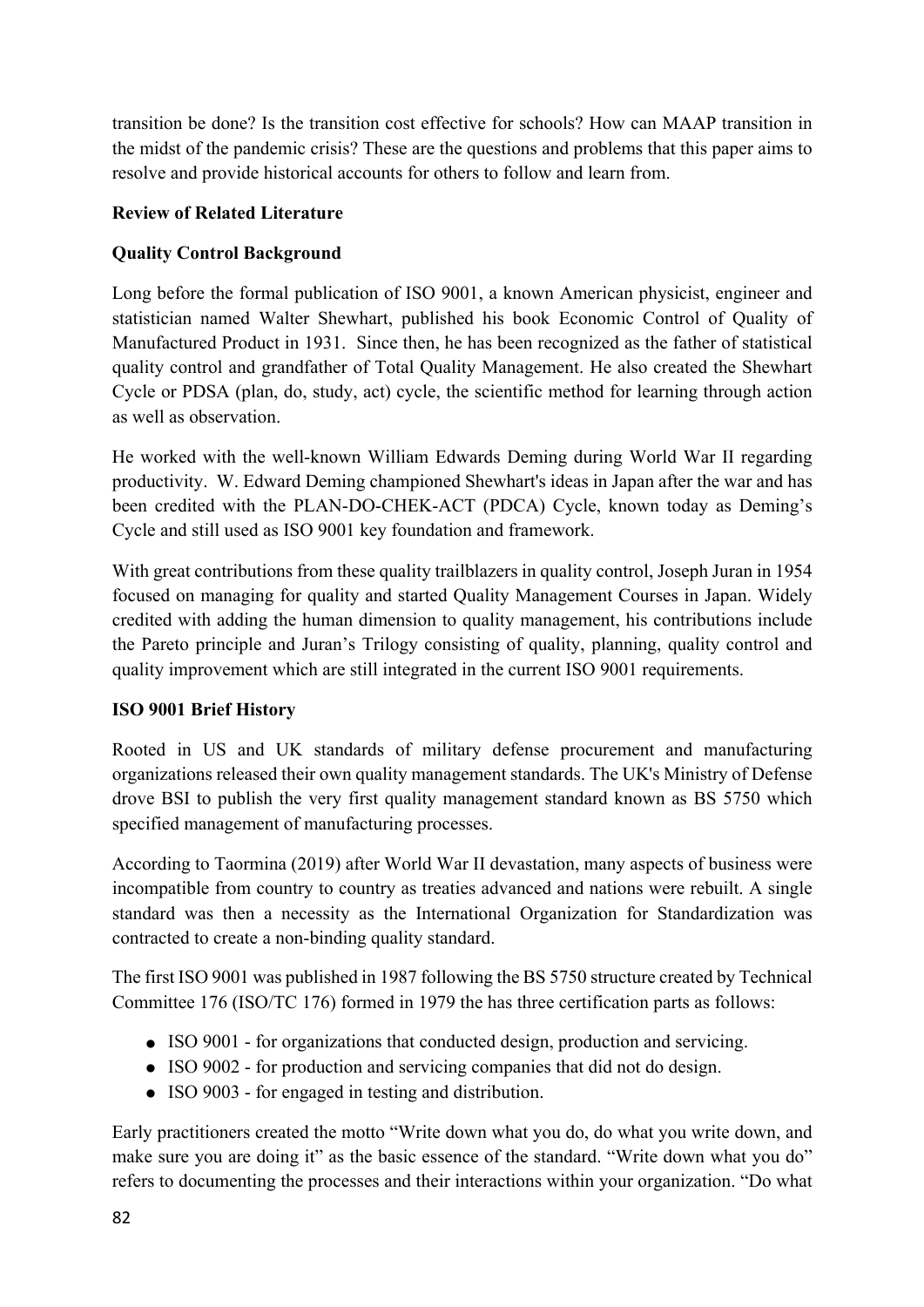you write down" is taking actions written to realize your products and services and yield the desired outcomes. "Make sure you are doing it" refers to what we know today as QMS auditing.

The governmental bodies that controlled their version/translation of the standard certainly did not want to take on a policing function. That led to the evolution of certification organizations. Early on, agencies such as the American Bureau of Shipping (ABS) and Det Norske Veritas (DNV) added ISO 9000 certification services to their core businesses of certifying sailing vessels. The national accreditation bodies created a credentialing system for the certification companies to audit and grant certificates of conformance to individual organizations that demonstrated compliance with the standard.

From that beginning, the processes of desk audit, initial certification, periodic surveillance audits, three-year recertification and transition certification evolved into the current formal conformance process. The outcome of the TC 176 continual improvement process led to the following revisions:

1994. The first revision emphasized preventive action and made a first attempt at slowing down the documentation paper mill.

2000. The second revision was a complete rewrite and did away with the three separate standards. It focused on process management instead of reactive quality assurance and quality control. It placed a higher burden on senior management to integrate quality management into business management.

2008. This revision introduced clarifications from the ongoing work of TC 176 and began harmonization with ISO 14001:2004.

2015. Another complete rewrite of the standard, this version introduced a new era of Quality Management Systems. It suggested replacing preventive action with risk-based thinking. Further, it created a focus on business performance instead of quality metrics and greatly streamlined the required documentation.

# **Brief ISO 21001 History**

Due to the specificity of the education sector making it different from manufacturing and other services sector activities, ISO published the IWA 2:2003 Guidelines for the application of ISO 9001:2000 in education. These guidelines were written by a group that included education experts along with experts representing national organizations for standardization (El Abbadi et al.,2013), however these guidelines are not intended for use in contracts for compliance assessments or for certification. Unfortunately, the application of ISO 9001 in Higher Education has been generically limited to the institution's services and not their core functions, namely teaching and learning (Rosa et al., 2016).

It was argued then that the idea of the student as a customer can lead to a damaging commodification of learning knowledge and the service that the schools and university provides. For ISO 9001 a customer focus is a quality management principle that has many negative connotations and is widely misunderstood by the education community.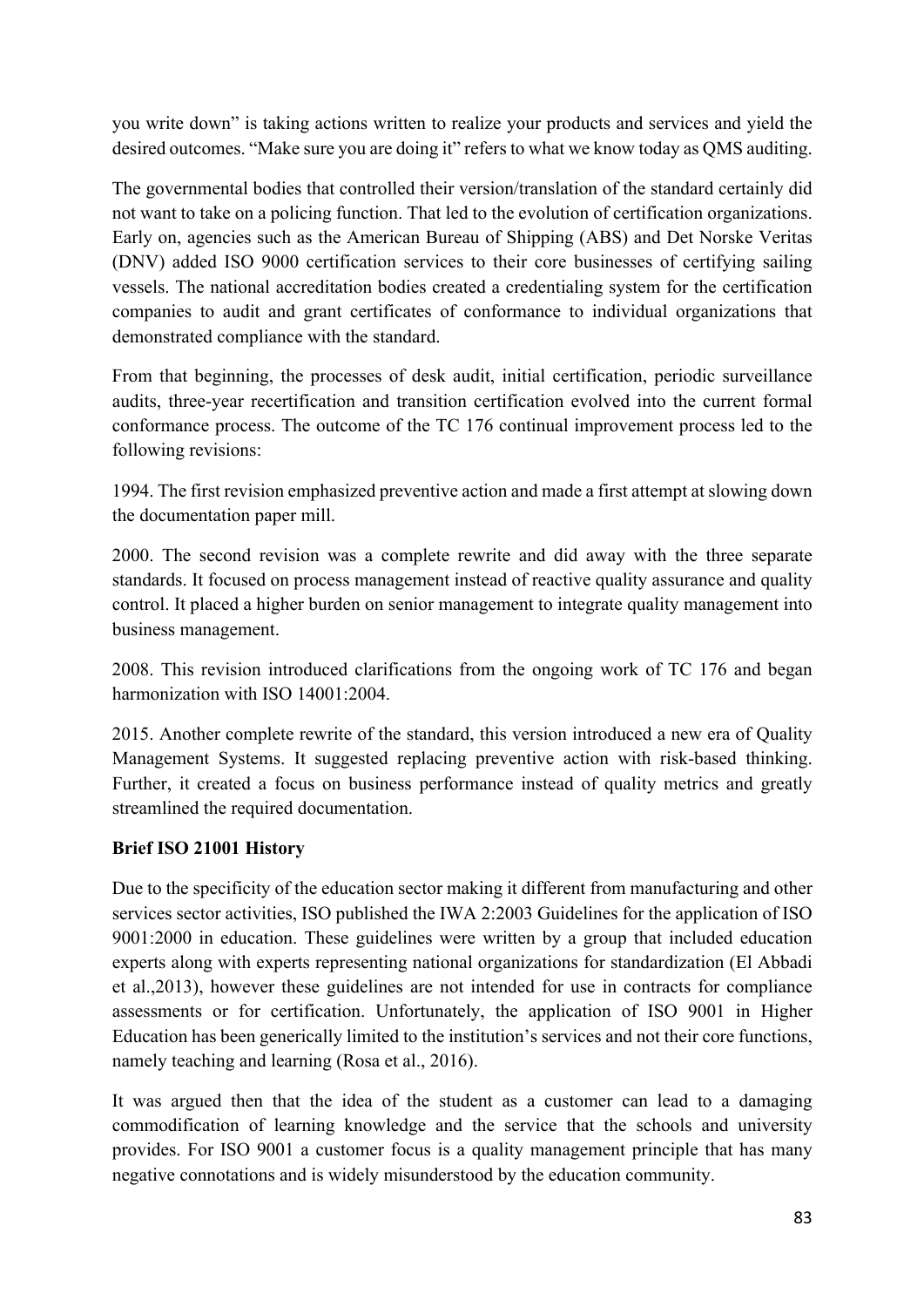According to Cuthbert (2010) the commodification and the rise of academic capitalism encourages a utilitarian instrumentalism that distances the student from the deep learning and personal growth that most people believe is the most valuable part of the university experience for students, and is also the best way for universities to meet their broader social responsibilities.

The IWA 2:2007, the upgraded version of the guidelines was withdrawn in 2013 that prompted the set up of a project committee in 2014 to draft a new standard specifically dedicated to educational organizations. The project committee was given a wide mandate to consider any and all factors which have a bearing on the operation of educational organizations (Camilleri, 2017). Within the framework of WG1 of the project committee, 140 experts from 34 countries have prepared 9 iterative drafts of a standard over 10 meetings.

Finally in 2018 the ISO published 21001 standard that specifies requirements for a management system for educational organizations (EOMS) when such an organization:

a) needs to demonstrate its ability to support the acquisition and development of competence through teaching, learning or research;

b) aims to enhance satisfaction of learners, other beneficiaries and staff through the effective application of its EOMS, including processes for improvement of the system and assurance of conformity to the requirements of learners and other beneficiaries.

# **Discussion**

# **MAAP QMS History**

Since 1999, when MAAP started its operation, the certification to ISO 9001 was number one priority not only because of its benefits but it was a regulatory requirement for Maritime Higher Education to have our program permit to operate going to recognition. As it was said by the late Capt. Gregorio Oca, "It's not the quantity we are after but the quality of education for future Filipino seafarer", it has been the beacon on inspiration in establishing our vision and mission to provide quality Maritime Education and Training (MET) and be the leading institution of excellence in the Asia-Pacific region and beyond.

On June 22, 2000, DNV country manager Mr. Antonio Leosala, awarded the certification ISO 9001:1994 version to the Academy and DNV Rules for Maritime Academy. After a year, certification on DNV Rules for Training Center on March 8, 2001. Understanding that the standard was designed after manufacturing, the institution has undergone to adapt the certification to MET standards with emphasis on design and development and course delivery requirements. As ISO evolved the academy also adapted ISO 9001:2000 version certification from elemental approach into process-based approach.

MAAP continued to understand the unique operation of an educational institution that is why it shifted its standards from DNV Rules to PSB 100:2002 QMET standards because the standard does not only focus on MET but STCW '78 as amended requirements. Strides to comply with PSB 100:2002 standard paid off when on March 13, 2006 EMSA started to audit maritime schools. During the audit, according to Dr. Veiga, MAAP's Quality System was very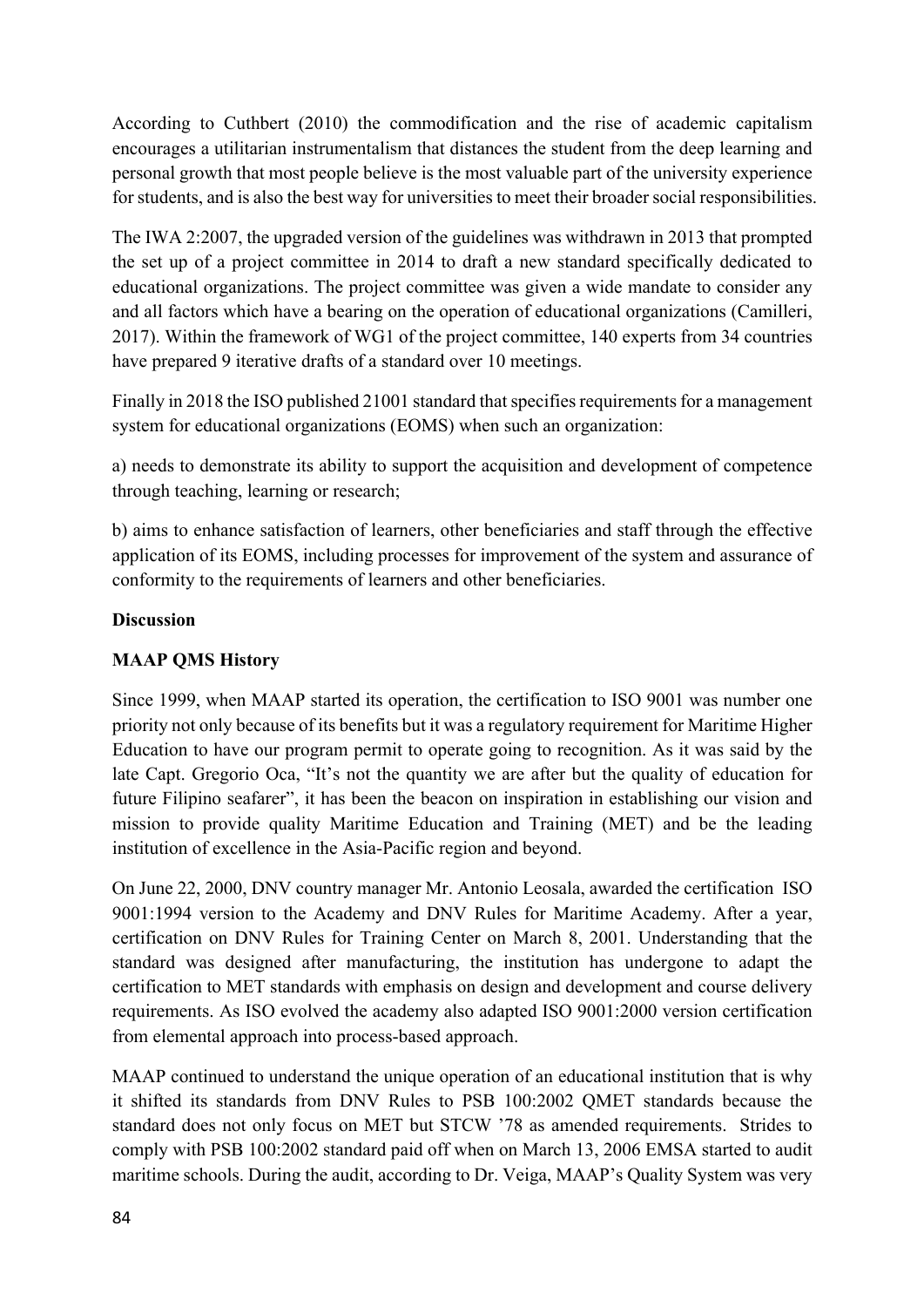impressive for there were no major deviations or problems during the course of the assessment. Formal certification to PSB 100:2002 was received on December 20. 2006 with Mr. Subir Mukerji as lead auditor.

Come ISO 9001:2008 version with minute update, MAAP was certified on June 8, 2009. With the major revision to ISO 9001:2015, MAAP was the first MEI to be certified by DNV in the Philippines adopting Risk-based management. With revision of ISO 9001 the PSB standard cannot keep up to the update leaving our standards in MET outdated.

A year before the publication of ISO 21001 during our celebration of Quality Day, in 2017 we learned about the coming new standards and announced that the academy will pursue this certification.

# **MAAP Transition**

While awaiting the publication of the new standards, the drafts have been studied already by the Quality Assurance Department. Upon publication of the new standard last May 2018 by ISO/TC 232 Education and learning services Technical Committee, Vice-President Felix Oca had purchased from ISO the ISO 21001:2018 standards that started the formal transition to Educational Organization Management.

Based on the Deming Cycle, we have planned the certification transition in our Annual Quality Plan and revised the quality manual which we now call Educational Quality Standard System (EQSS) to cover standard documentation requirements. Then we start the DO with orientation covering 7.3 Awareness and 7.1.6 Organizational knowledge requirements to jumpstart the transition. After the manual had been revised, we conducted 9.2 Internal Audit and 9.3 Management review to comply with requirements as part of the CHEK and ACT cycle part.

DNV-GL as one of the leading certification body in the maritime industry have been contracted to certify the school and long-time management system partner. Starting with Stage 1 Desktop Audit we have sent relevant documents resulting to zero major and major nonconformities. There were two (2) Observations and one (1) finding during the desktop audit concerns 4.3 Scope, 5.2 Policy, and 9.3.2 Management Review Input.

Passing the certification stage 1 was a breeze; however, when the actual certification audit was scheduled last March 16-17, 2020, the community quarantine for Luzon and Manila was announced by President Duterte. This means we had to reschedule on week 13 dated March 23-27, 2020 for we could not pursue an on-site audit due to travel restrictions. Unfortunately, we all know the situation escalated to a worldwide pandemic and Enhanced Community Quarantine was enforced and the proposed new schedule was further moved.

On May 1, 2020, finally DNV sent an email stating that Accreditation Bodies have set out rules to make remote audits for certain industries possible. Hence, another transition milestone for MAAP has been etched to its QMET journey to have its first remote certification audit scheduled last May 13-15, 2020.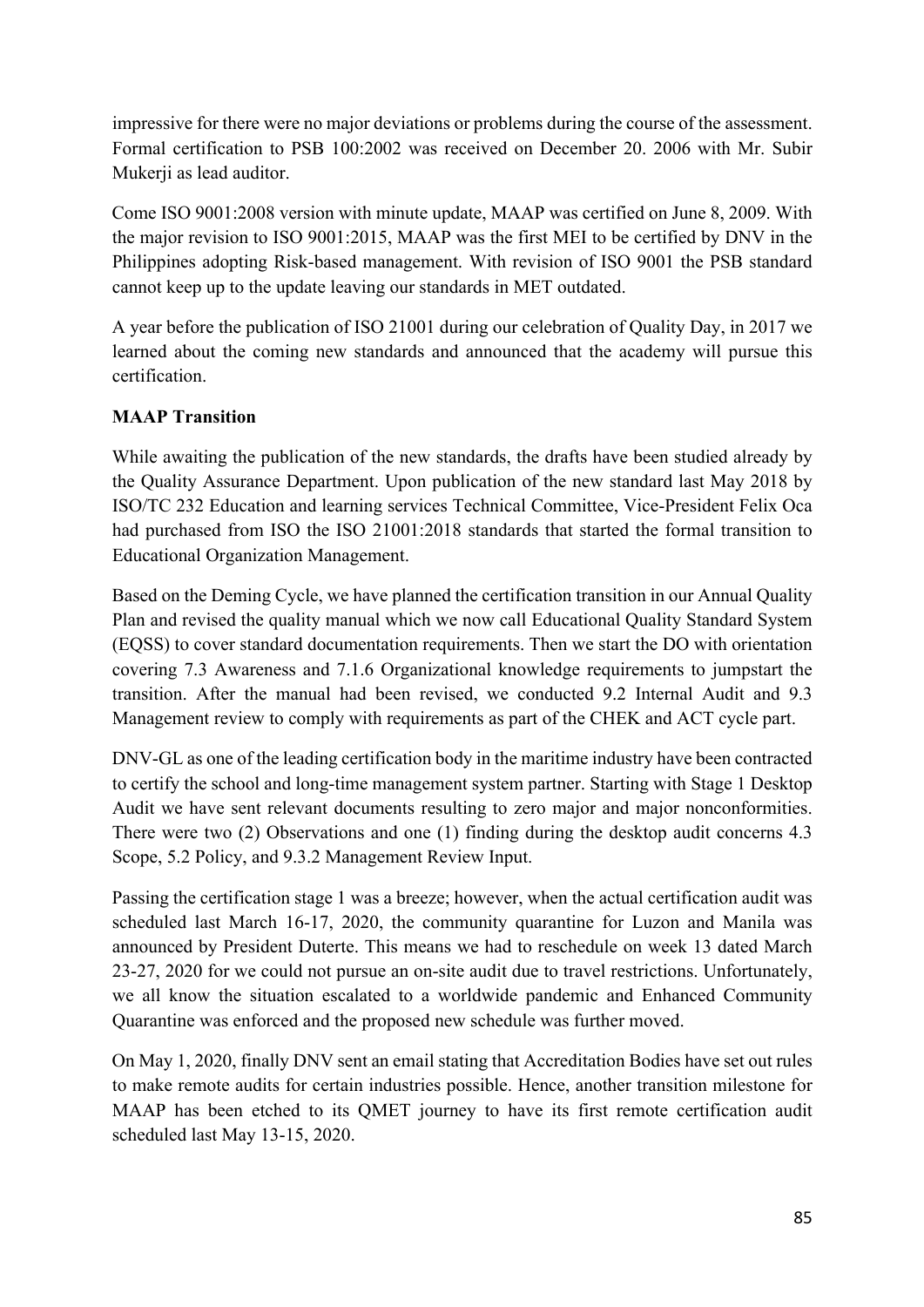A taste of the 4IR has been laid to the MAAP table and it was a learning experience for all parties to participate in a remote audit. With minor internet lags all went well with Ms. Marita Bayon as Lead Auditor having zero (0) major and minor nonconformities, two (2) observations, and four (4) opportunities for improvement. Indeed, in every difficulty lies an opportunity as the saying goes.

Requirements that need to be improved on were as follows:

- 6.1 Action to address risk and opportunities pandemic related
- 7.1.2.2 commitment to social responsibilities, ethics as input to management review
- 8.4 Control of externally provided processes, products and services
- 8.5.5 Protection and transparency of learners' data
- 9.1.2 Satisfaction of learners, other beneficiaries and staff
- $\bullet$  9.3.2 Management review inputs

# **Transition Reflections**

Looking back at MAAP management system history it was evident that the institution has understood that ISO 9001 standard alone will not suffice to provide QMET for the learners and other beneficiaries. The Academy has always been subscribing to standards that focus on education and training as shown in Figure 1. From having three standards, then two standards and now one standard transition has been one of the key highlights of the transitions.



Unlike the ISO 9001, which has a primary focus "… to consistently provide products and services that meet customer and applicable statutory and regulatory requirements …" As stated in Clause 1.a of ISO 9001:2015, the ISO 21001:2018 navigates its course leaning toward competence as stated in 1.a Scope "… to demonstrate its ability to support the acquisition and development of **competence** through teaching, learning or research; ".

Furthermore, according STCW '78 as mended Article 1.2 "… The Parties to promulgate all laws, decrees, orders and regulations and to take other stipe which may be necessary to give the Convention full and complete effect, …, seafarer on board ships are *qualified and fit for their duties*.", refers to seafarers **competence**. On June 7, 2019, the Philippine's Maritime Industry Authority (MARINA) and Commission on Higher Education (CHED) issued a Joint CHED-MARINA Memorandum Circular No. 1, Policies, Standards and Guidelines (PSG) for the Bachelor of Science in Marine Transportation and Bachelor of Science in Marine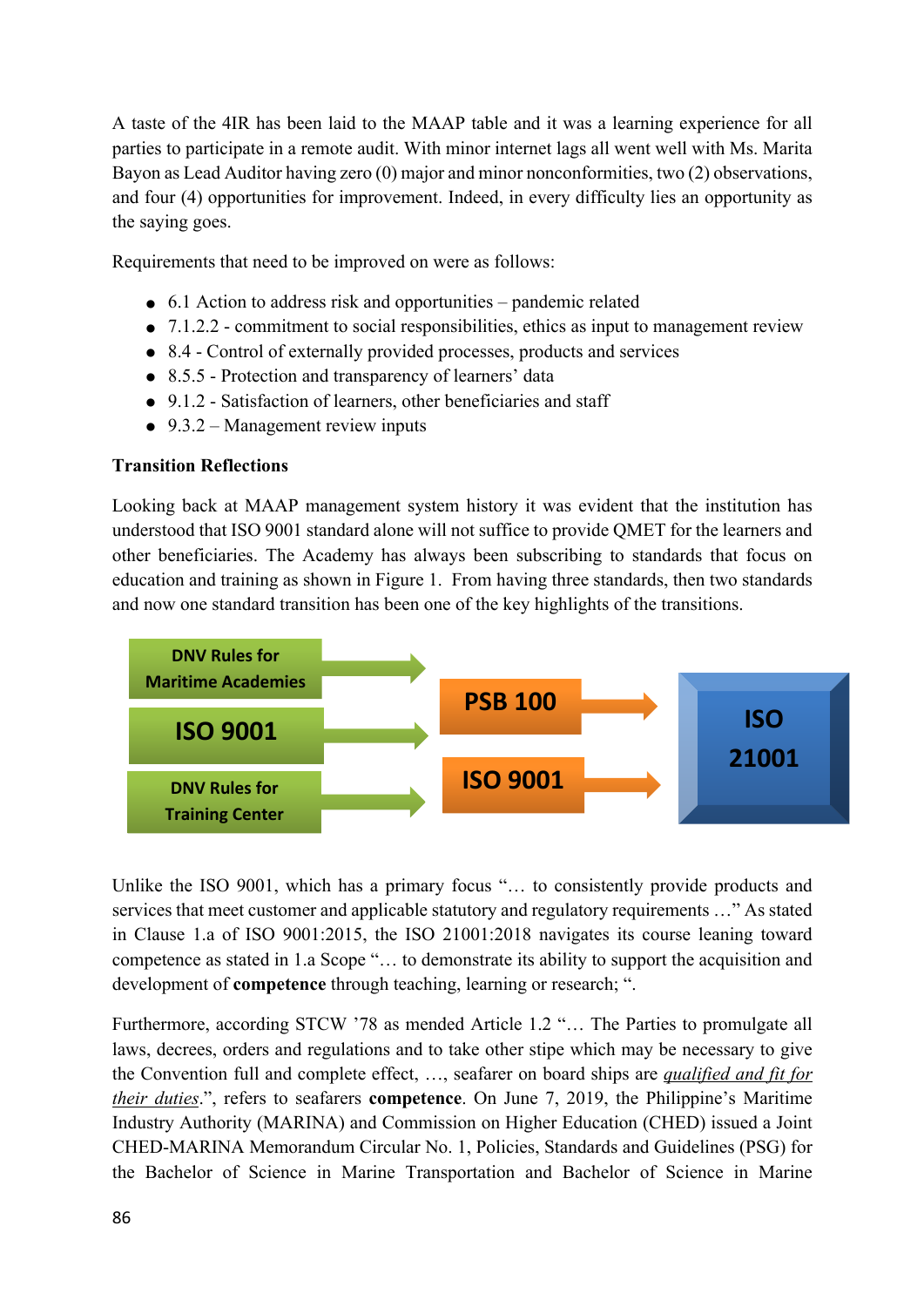Engineering Programs. In Article I Section 1. Rational and Background stated that. "… this PSG implements the shift to learning **competency-based** standards (CBS)/outcome-based education. (OBE)"

Therefore, when we analyze STCW, ISO 21001 and CHED-MARINA joint memorandum circulars their intended outcome boils down to **COMPETENCE**. With this transition in the education system of content-based into the CBS/OBE framework the transition to ISO 21001 indeed is responsive to the times and not force-fit like the ISO 9001.

Key benefits that the academy have gained with transition to ISO 21001 were as follows:

- 1. Cost effective certification having to pay for three and two certifications before now we fund savings since we only have to pay for one certification.
- 2. Tailor-made EQSS no more wrong interpretation of ISO 9001 for service organization all requirements in the standard are fit for an educational organization such as MAAP
- 3. CBS/OBE compliance Shifting to the standard is like four birds in one stone that the academy has adhered to STCW, ISO, and CHED-MARINA as the national and international bodies implementing statutory and regulatory standards.
- 4. Two-in-one Standards compliance ISO 21001 as partially framed from ISO 9001 the institution has the benefits of a risk-based educational organization management system a combination of two standards
- 5. 4IR certification and operations the school have experienced the applied fusion of physical, digital, and biological during the remote certification audit and managing the academy's EQSS and MET operations.

# **After ISO 21001 Certification**

After certification to ISO 21001 it was worth mentioning that the academy has continued operations in spite of the global lockdowns. More sponsors are eager to get scholars from the school. Other maritime schools have benchmarked on MAAP operations and admission. Cloud-based simulation has been initiated with Kongsberg. Full development and implementation of our Learning Management System. An online Assessment system was implemented called Student Examination and Assessment System. Most of the office processes have been made online and digital. Classrooms have adopted flexible mode synchronous online sessions using Google Meet and asynchronous using Google Classroom and LMS.

Accolades from the industry partner, Mr. Francesco Garguilo, IMEC Chief Executive Officer, officially lauded MAAP for ensuring that its cadetship program in the Philippines continued in spite of the challenges posed by the pandemic during an interview with Marino World's Maritime Viewpoint last February 2020. Just recently MAAP bags the 2<sup>nd</sup> Prize winner on CHED and University of the Philippines Open University during the  $1<sup>st</sup>$  Philippine Higher Education Internationalization Award last May 19, 2021 marks that our Transition was indeed value-adding to the organization. Furthermore, the bottom line is our graduates' performance on the National Licensure Examination by MARINA with the recent results MAAP have Deck OIC 98% passing rate and Engine OIC 85% passing rate exemplifies and effective EQSS transition to ISO 21001.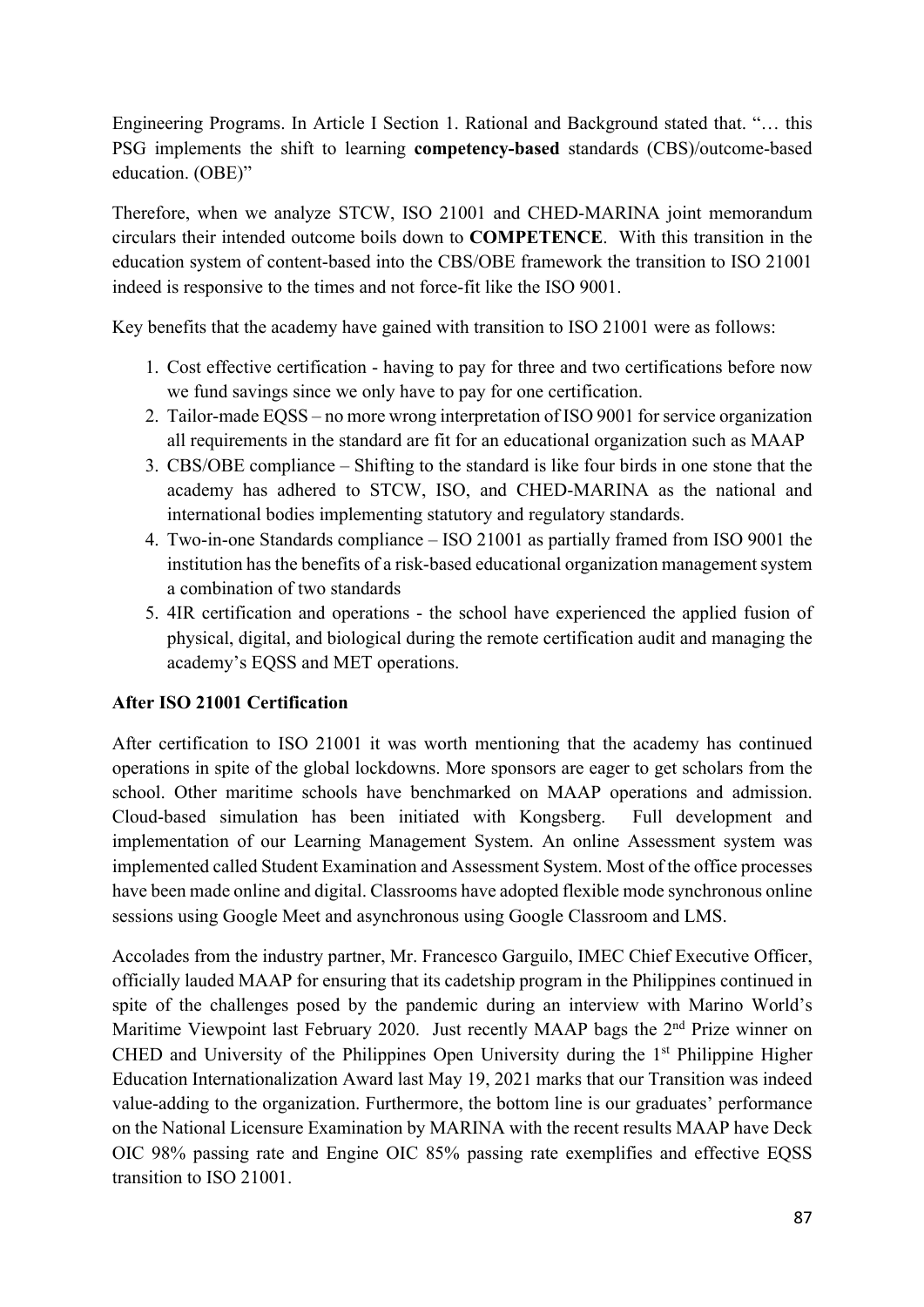# **Conclusion**

MAAP and other maritime schools or training centers need to use the correct management tool to provide quality education and training to learners to develop their competency needed by the industry to ensure safety of life, property, and environment at sea for sustainable shipping industry. With MAAP trailblazing the transition from manufacturing-based standard 9001 into educational organization standard fit standard 21001 have paved the way for others to follow. In this era of passage in a new mode of teaching and learning brought about by the pandemic and turbo boosted the 4IR, the management system is also another venue that education and training must evolve itself just like using a rudder moving steadily forward for ships instead of a fin used for cars. The benefits of transition were very evident in terms of cost, competence focus, risk-based thinking, and flexibility to adapt to the ever altering fabric of history. The best time to transition is now because even if the pandemic ends, the new standard and practice in the education system may be the norm of the future of MASS, IA, robotics, internet of things, cybersecurity and many more. As the old saying goes, change is the only constant thing in this world. We need a metamorphosis to a new and better system for our learners and other beneficiaries using ISO 21001 as our management system is fully aligned to the nature of an educational organization.

# **Recommendations**

1. Inspire by being a benchmark school and assist other education and training organizations to convert their management system into ISO 21001 for them to benefit from guidance of international standards at single cost by promoting national MET associations like PAMI and PAMTCI.

2. MAAP to further pursue to other education quality standard accreditation at the national level such as PACUCOA level IV, Philippine Quality Awards, Center of Excellence, Asia Pacific Accreditation, NI and IMAREST accreditation and other relevant standard that will level up the academy's systems and standard at par with its international peers.

3. To develop an online ISO 21001 awareness course for other schools and other beneficiaries to appreciate the value-adding benefits to the new standard overcoming fear and lack of understanding on the new standard.

4. Innovation Team to come up with other recommendations and projects that will propel the academy MET systems ready for the next wave of maritime industry global maritime profession competency requirements and demands.

5. Full automation of MAAP EQSS to include strategic planning, risk management, internal audit, feedback system, program/course monitoring and review, and management review inputs that will fast track analysis and report generation of PLANS, ACTIONS(DO), CHECK, ACT cycle of ISO 21001.